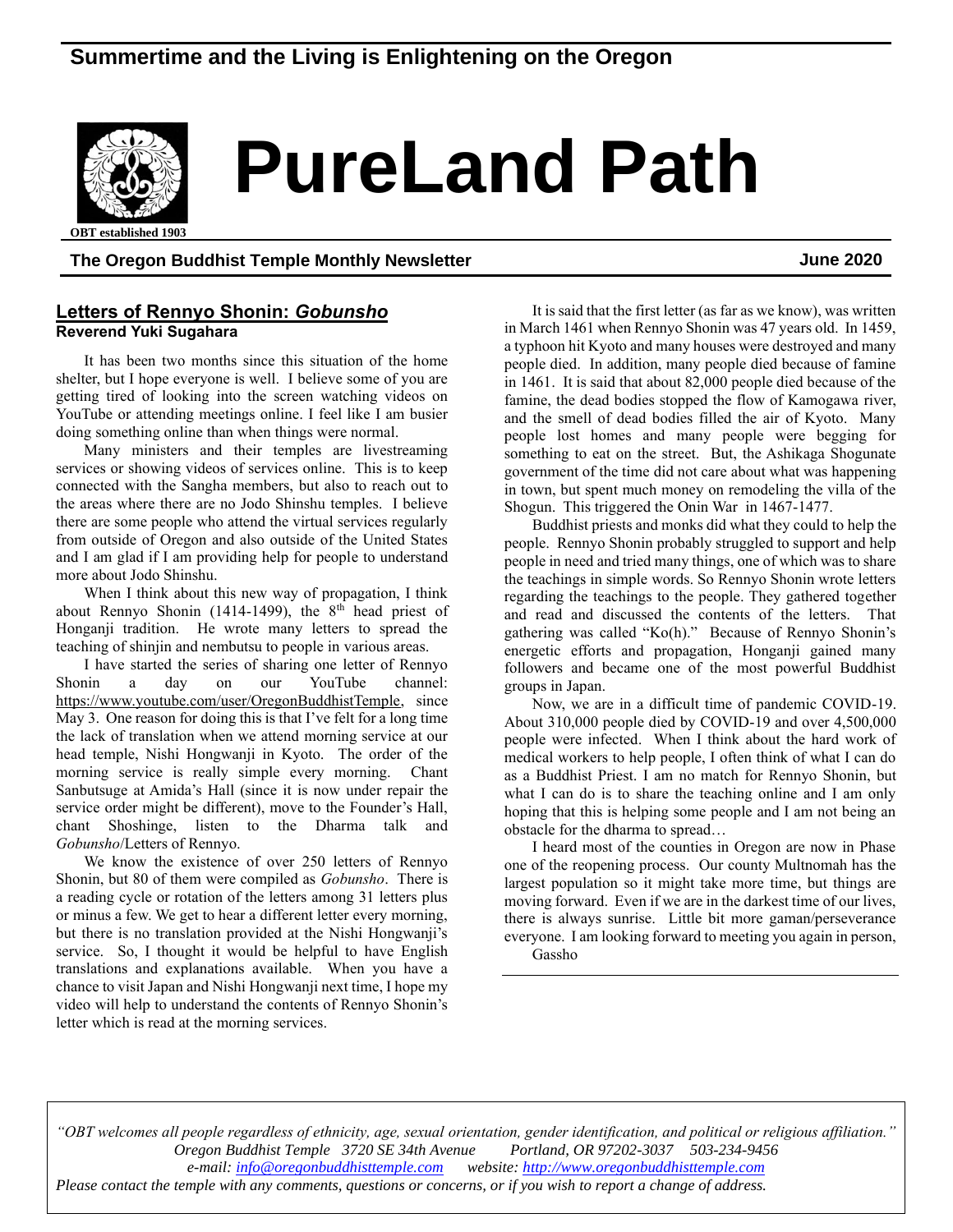## **June Shotsuki Hoyo**

Listed below are the names of those who passed away starting from 1950. Oregon Buddhist Temple has records from 1904. Names of deceased prior to 1950 are added if requested. If a name is missing or incorrect, please notify Jean Matsumoto, Etsu Osaki, or the temple.

Akiyama, Uhichi 6/12/1967 Kawasaki, Corky Tokuyoshi 6/7/2001 Ckamoto, Misuyo 6/4/1997 \* Asai, Matsu 6/12/1967 King, Hugh Ryunyo Gerald 6/28/2014 Okawa, Misu 6/18/1978 \* Asawu, Benosuke 6/25/1963 Kinoshita, Kise 6/7/1989 \* Onishi, Shiz 6/2/2006 \* Aso, Benzo 6/25/1963 Kinoshita, Teddy 6/6 /1956 Ota, Hajime 6/24/1987 Fujii, Mary Nakata 6/30/2017 Matsubu, Yone 6/5/1964 \* Sato,Yoshio Joe 6/12/1975 Fujii, Seiichi 6/25/1963 Matsuda, Denishiro 6/5/1956 Shido, Mary Miyeko 6/15/2000 Gekko, Harry Hare 6/12/2004 Mayeda, Soichi 6/26/1973 Shiiki, Asa 6/4/1991 Hamada, Tokuichi 6/1/1972 Mishima, Aster 6/7/1983 \* Shinoka, Kiyokichi 6/3/1959 Hanning, Adolph 6/1/1953 Mishima, Charlotte Ann 6/17/1961 Shiogi, Chiyo 6/9/1999 \* Harada, Kimie 6/16/2005 \* Mishima, John 6/23/2010 Sumino, George Yoshio 6/27/1996 Hasegawa, Tsune 6/13/1953\* Miyoshi, Toku 6/9/1987 \* Suzuki, Kagi 6/8/1984 Hasuike, Torazo 6/30/1967 Muramatsu, Henry 6/15/2016 Takao, Hachiro 6/26/1962 Hondo, Mas 6/26/2004 Naganuma, Frank Y 6/17/1997 Takeuchi, "Tad" Tadashi 6/25/1997 Honma, Ed 6/6/1996 Niioka, Kiyokichi 6/3/1959 Tamiyasu, Eric M. 6/30/2001 Ikata, Yone 6/5/1964 \* Niiyama, Tanezo 6/7/1984 Uyeda, Mariko 6 /28/1955 Kaga, Mura 6/24/1955 \* Ninomura, Yukiyo 6/16/1972 \* Yada, Yoneko 6/10/2006 Kagawa, John Masaaki 6/13/2001 Nishikawa, Kiyoshi 6/10/1979 Yamaguchi, Mary 6/20/2017 Kanno, Makoto 6/7/1993 Oguri, Kuni 6/29/1959\* Yasui, Shizue 6/29/2013 \*

\*OBWA member

#### **2020 Memorial Services**

| Year              |          | Year              |          |
|-------------------|----------|-------------------|----------|
| <b>Of Passing</b> | Memorial | <b>Of Passing</b> | Memorial |
| 2019              | 1 Year   | 2004              | 17 Year  |
| 2018              | 3 Year   | 1996              | 25 Year  |
| 2013              | 7 Year   | 1988              | 33 Year  |
| 2008              | 13 Year  | 1971              | 50 Year  |

If you would like to schedule a memorial service for loved ones or ancestors, please make arrangements with Rev. Sugahara at 916-834-7350 or ysobtporland06012017@oregonbuddhisttempl.com



#### **Condolences**

To the family of Kathie Sato who passed away April 28, 2020.

#### **President's Column Cathy Yarne, OBT President**

#### Dear Sangha,

I recently read an article about leadership in organizations and the crisis we are enduring. Although not the key point, it noted 1) the hardest task for leaders of any organizations is to manage their cash flow and reduce costs and 2) the importance of being honest and transparent to its members/employees. As a board member and president of OBT I took this seriously. So, in this article I want to share my perspective of the financial situation of our temple.

All of OBT's primary income sources have been deeply impacted. Donations made for special services and all donations in general have been minimal compared to previous years. Annual pledges are also less than previous years. So far two major fundraisers; Spring Food Bazaar and Obon festival have been cancelled. Although we have not officially canceled the remaining fundraisers for the year it is anticipated that these events will be affected or possibly canceled all together. For decades we have been aware of our dependence on "labor intensive" fundraisers. Now we are challenged with the need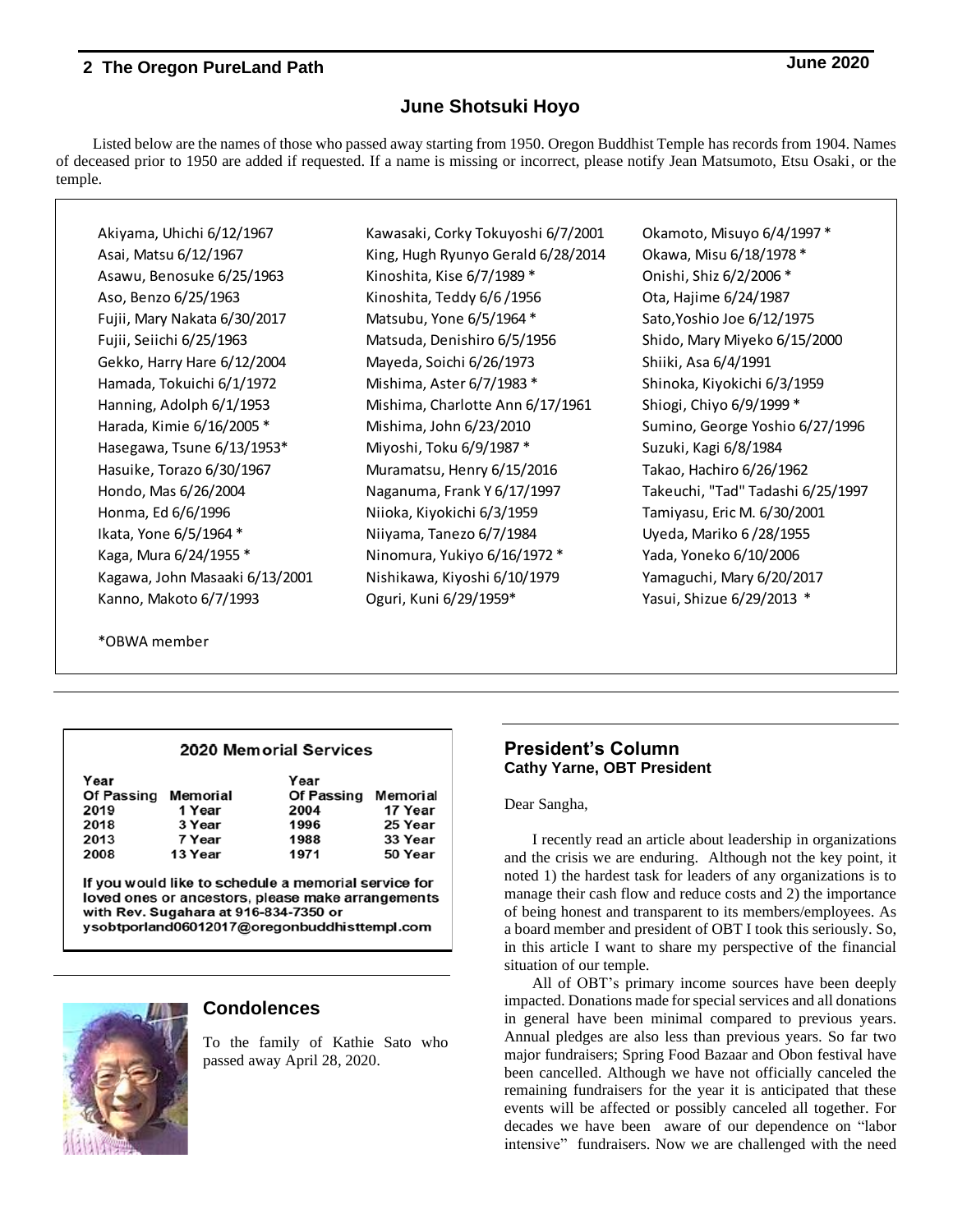to develop alternatives. If you have ideas and/or would like to participate in the planning, please contact me or Rev. Sugahara.

Plans are currently underway to host a virtual Obon and possibly a separate, virtual fundraiser. (If you are interested in participating in these events please contact me). Although we hope a fundraiser does well, it will most likely not meet the projected lossesfor the year. While the loss of income continues to grow, we are committed to 75-80% of our annual expenses that include minister's compensation, the cost to maintain the facilities and BCA dues.

The Board made the difficult decision to not apply for the government Paycheck Protection Program loan. With millions of businesses and organizations having to terminate employees, cut wages and the possibility that many will be forced to shut down permanently, our temple felt there are far too many whose needs are greater than ours. OBT is fortunate to have an endowment which provides us the ability to absorb our losses. All of this is with the heavy knowledge that for most of the past 15-20 years we operated with a deficit and it has taken decades, tremendous effort, and dedication to build this endowment.

One immeasurable positive outcome of this pandemic is that many people have expressed a deeper level of appreciation for our temple, our Sangha and the Dharma. As in the past, one way to express your appreciation and support is to make your annual pledge and donations. We hope the absence of donation envelopes included with our newsletters, does not deter you from making contributions to support our temple.

Gassho, Cathy Yarne

#### PS

Writing this article was somewhat easy since "it is what it is", yet difficult because it's a "negative" topic. Since my article is already long, I will share some of the great things that are happenings for another time. However please know that while the temple remains physically closed, the Board, Rev. Sugahara, and the Buddhist Education Committee remain active.

## **2020 OBT Board of Directors**

*Term Ending 2020:* Angie Davis (Vice President), Traci Kiyama (Secretary), Cathy Yarne (President), Jenna Yokoyama *Term Ending 2021:* Marilyn Achterman, Ken Garner, Mai Thi La, Ann Shintani

*Term Ending 2022:* Erik Ackerson, Jayne Ichikawa, Katie Tamiyasu, Christine White

## **OBWA News**



Lady Takeko Kujo (1887 – 1928) and her sister-in-law Lady Kazuko Ohtani founded the Buddhist Women's Association during the Russo Japanese War of 1904–1905. The Association was active in sending care packages to soldiers at the front, and to helping families who had lost their sons in combat. While

performing humanitarian work, she contracted blood poisoning and passed away on February 7, 1928.

She was also a poet and is noted for writing the lyrics to the gatha, Seiya.

Seiya (Peaceful Night, also known as Sacred Evening – lyrics below)

Ctrl + Click to hear the gatha

<https://youtu.be/KPs-M5qTAU0>



The beauty of the star-lit sky…

Who can understand this riddle?

When countless eyes shine bright with tears of joy, my heart is at peace.

There are many Buddhas greater in number than the sands of the Ganges River who say,

Whether at noon or night,

they will always protect me.

My heart hears this and is at peace.

From the book "Leaves of My Heart" by Lady Takeko Kujo

Thank you to the many ladies who served and are serving as presidents of the OBWA and OBT, as shown in the following page.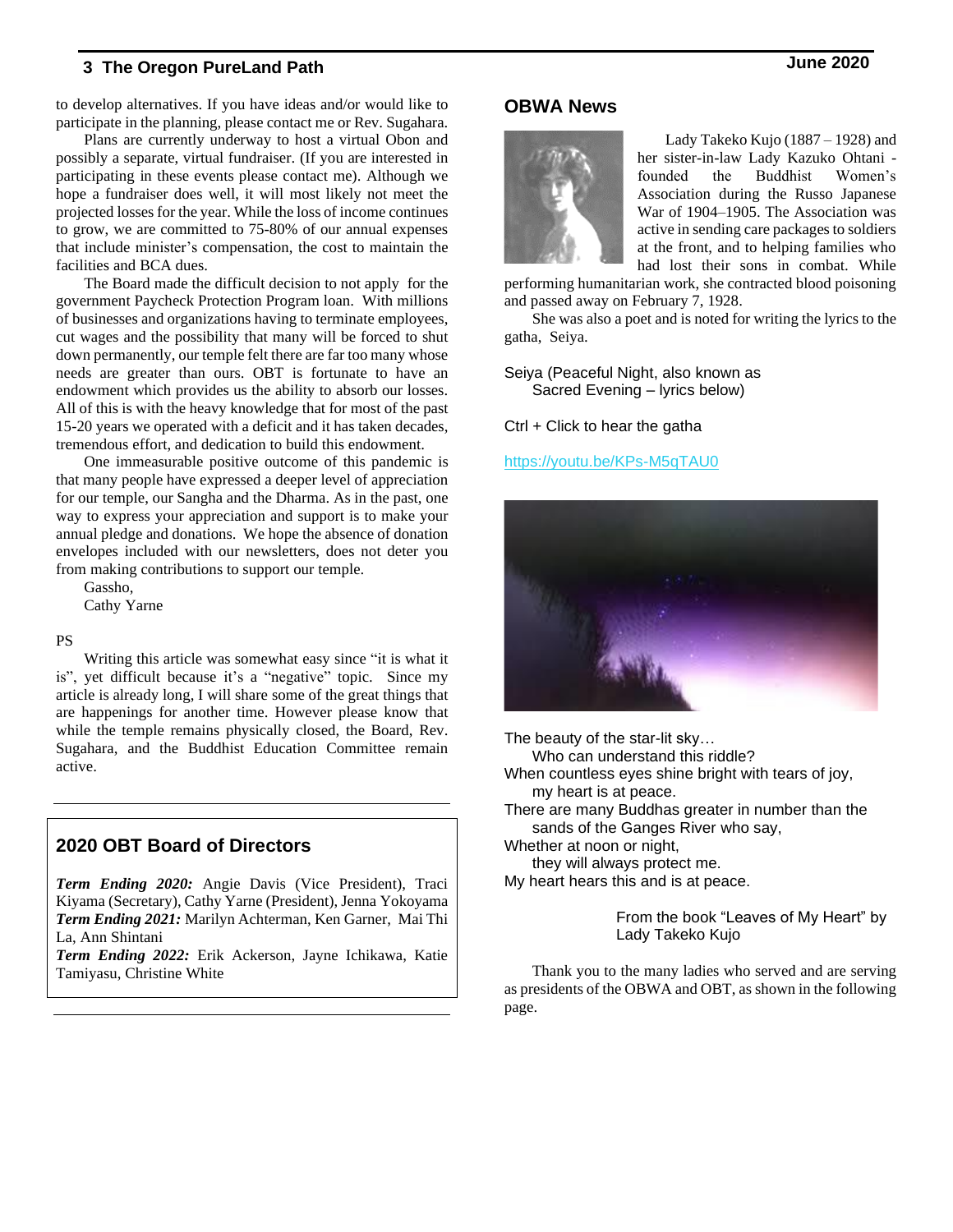During this unprecedented time of covid-19, we have had to change the way we do many things. Not being able to gather in large groups has taken a toll on all our events and face to face group meetings in ways we have known it.

OBWA is trying to put together a List of Past Presidents, without being able to access the archives currently at the temple. We are publishing the following list in hopes that some of you can help us with this project. If you have any questions or corrections, please let us know.

Thank you. Katie Tamiyasu

#### **OBWA List of Presidents**

| 2017-2021                  | Katie Tamiyasu & Pat Hokama                  |
|----------------------------|----------------------------------------------|
| 2016                       | Marilyn Achterman                            |
| 2013-2015                  | June Shiigi & Jayne Ichikawa                 |
| 2012                       | Alice Ando                                   |
| 2011 (7 mons) Alice Ando   |                                              |
| 2011 (5 mons) Tammy Herold |                                              |
| 2003-2010                  | Alice Ando                                   |
| 2002                       | Etsu Osaki                                   |
| 1999-2001                  | Alice Ando                                   |
| 1998 (8 mons) Alice Ando   |                                              |
|                            | 1998 (4 mons)    Sachi Hasuike & Masako Iwai |
| 1996-1997                  | June Shiigi                                  |
| 1991-1995                  | Patsy Abe                                    |
| 1984-1990                  | Sumiko Ando                                  |
| 1979-1983                  | Tomo Sunamoto                                |
| 1975-1978                  | Rin Mura                                     |
| 1974                       | Okusan Nakagami                              |
| 1928-1973                  | Minister's wives                             |
| 1925-1928                  | Okusan Minamoto                              |
|                            |                                              |

#### **OBT Women Presidents**

| 2020      | Cathy Yarne        |
|-----------|--------------------|
| 2017      | <b>Judy Hittle</b> |
| 2015-2016 | Cathy Yarne        |
| 2010      | Kim Kono           |
| 1999      | Ann Shintani       |
| 1996      | Jean Matsumoto     |
|           |                    |

Next month's OBWA reporters are Robbi Ando and Diane Harder

#### **Greeting Cards of Kindness Jayne Ichikawa and Cathy Shikatani**



*From Jayne:* Greeting cards such as these made by Cathy Shikatani were sent out to selected seniors to maintain connectedness during these socially distant times. Thank you Cathy.

*From Cathy:* I've been doing all sorts of crafts since I was a kid. One day (about 30 years ago) my Mom gave me a bunch of cards she had made. They were of tsuru and kokeshi dolls (made with a toothpick as the base). I started making kimono cards and sold them at craft shows in LA. Then a few years later, I started using rubber stamps to make cards and more recently, (a lot) more stamps and a hand crank paper cutting "machine". I've been donating cards to Ikoinokai for a few years now and often use recycled materials when I see something neat, especially in Japanese goods packaging!

#### **Virtual Obonfest Ann Shintani**

MARK YOUR CALENDARS: OBT's Obonfest is scheduled to take place August 1, 2020, as our first ever virtual event! We remember Obonfest as being a community event with crowds of people, music, delicious smells, and faces of families and friends. We will attempt to retain the spirit of our Summer festival the best that we can while maintaining social distance. We are fortunate to have enthusiastic and creative volunteers who are generous with their time and talents. More information to come!

## **Dharma School and Services**

View a Dharma talk for children and adults by Reverend Harry Bridge of the Oakland Buddhist Temple, April 19, 2020. "Lion's Roar". Ctrl + Click

#### <https://www.youtube.com/watch?v=9nN0HOuRWY4>

Listen and sing along as Reverend Sugahara plays "Shinran Sama" on the bass guitar.  $Ctrl + Click$ 

<https://www.youtube.com/watch?v=ofF7Ixure3Q>

*The article on the following page by Angie Hughes is the sixth in a series of articles written this year by an OBT board member to help make the board more accessible to temple members.*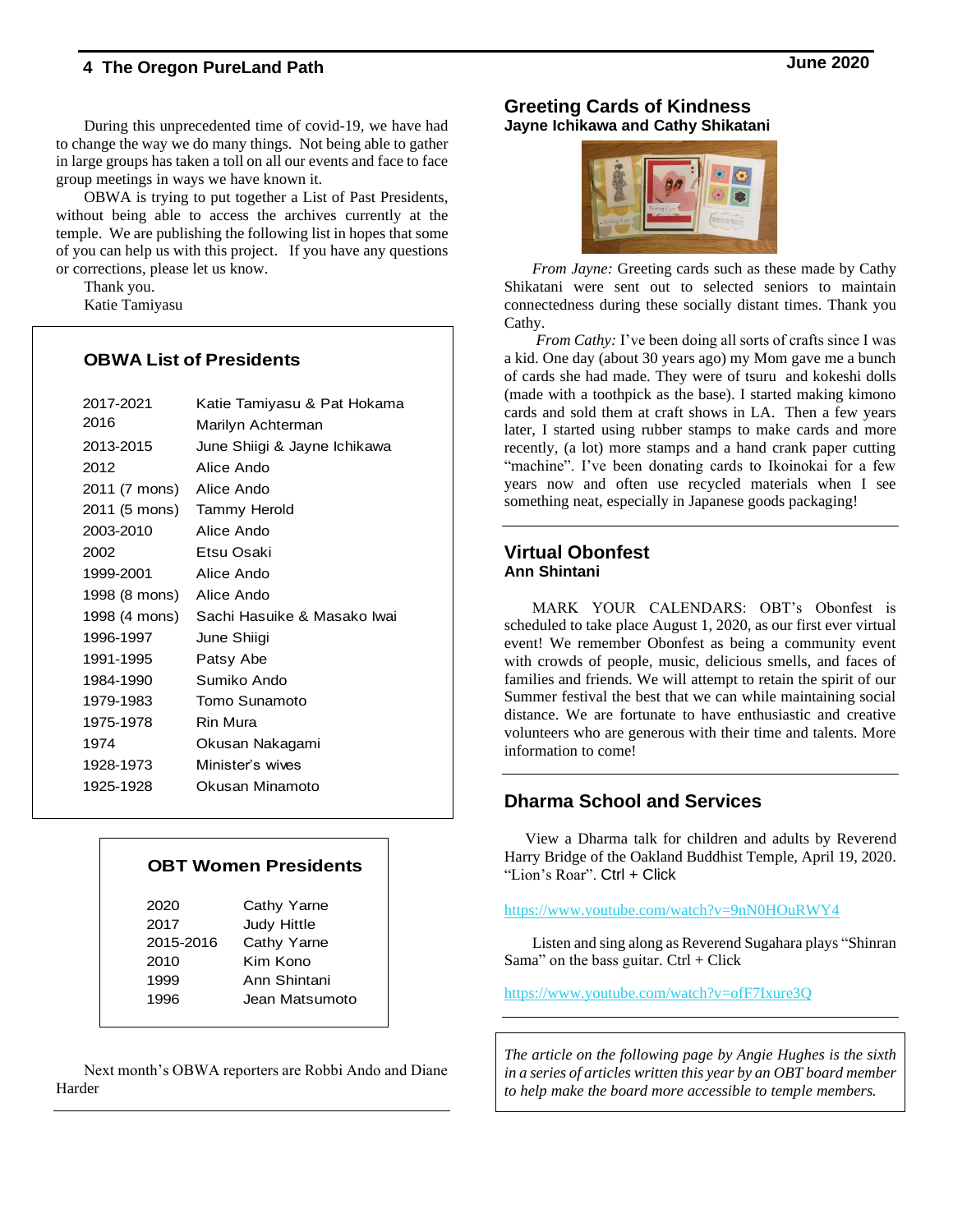#### **Finding Space for Rediscovery Angie Hughes**

In 2014, my husband, son, and I packed up our belongings, sold our home, put everything in storage, and traveled for the year. During this time, I learned to make do with less of everything, especially the fun hobbies that had occupied my creative side. We ventured to new places, took lots of walks, read, watched movies, and played board games. When that year came to an end and the adventure was over, we returned to our "normal" lives of work, school, family, and temple activities. However, something had shifted for us. Instead of unpacking all our belongings and filling our new home, we left most of our things in bins in the new basement and garage. They were still important enough for us to keep, but we said we would get to them "someday." One of the areas of my life I left tucked away was my massive collection of paper arts and craft supplies. I used to be an avid crafter and, in fact, one of my best friends often referred to me as the scrapbooking queen. She would laugh about a time when we were at a mommy meet-up and instead of chasing my toddler son through the plastic ball maze, I sat and chatted with a dad and worked on a scrapbook. She said I was "hardcore."

When we left that year, I disconnected from this passion and then, upon returning, jumped into a new career. Just like that, five years rolled by and I never touched my cherished collection. The cards that I used to lovingly make for family and friends were replaced with store bought ones and the scrapbooks continued to collect dust, unfinished and half embellished. I expeditiously completed glossy photobooks through online services, reasoning that this was a perfectly good substitute for the labor-intensive pieces I used to turn out because I was now too busy. And, of course, these were acceptable by my friends and family because it turns out my reason for creating was not about them at all. This slightly nagging feeling caught up with me, finally, standing in the garage with my husband this past March.

During the second week of our stay at home order in Washington, we were talking about lumber and how he needed more space in the garage so he could get the wood off of the floor. A few minor changes would help him achieve this. That is when a lightbulb went off for me. I had somehow given up on my creative side—an activity I did just for my own pure enjoyment—and here it was, collecting wood shavings and dust.

The next five days were a blur and I am not even sure if I changed out of my pajamas, honestly. The path from the garage to the living room was unwalkable chaos as I pored over each box, drawer, bin, and container, while moving, organizing, and rediscovering every last bit of my collection of supplies. I found things I forgot about and they somehow seemed to have multiplied.

I have now touched every piece, down to the last brad and bow. Instead of being buried under the lumber and holiday boxes in the basement, my paper craft world is alive and well and prominently situated in our living room. I have a table to work at and a view out the window. There is a place for everything, and I have been very productive. Realizing that I

love to create and that I have missed it has been eye opening for me. It doesn't have to be great…or even good. It can just be for me because I enjoy it and I'm allowing myself the time to do it. I can't use "busy" as an excuse, at least not right now. It's also liberating to know how much I don't really care what's taking up space in my living room when I'm not expecting any guests. I have plunged into a half-finished holiday scrapbook from Desk Work Area

2012, and I'm looking forward to sharing it with my family

## **Buddhist Study Class**

when it's done.



Intermediate Class: Reading The Three Pure Land Sutras – encountering the teaching which the Buddhas enjoyed

When:  $2<sup>nd</sup>$  and  $4<sup>th</sup>$  Wednesdays of the month, 7pm to 8:30 pm Where: Oregon Buddhist Temple

This is twice a month intermediate level Buddhist study class. Please inquire Reverend Sugahara for more information.

The class is conducted on-line with Zoom, as shown below in the May 6, class. Currently we are reading Tannisho. Rev. Sugihara gives the historical background of its writing and interpretations of confusing statements. Discussion and questions are welcome and encouraged.

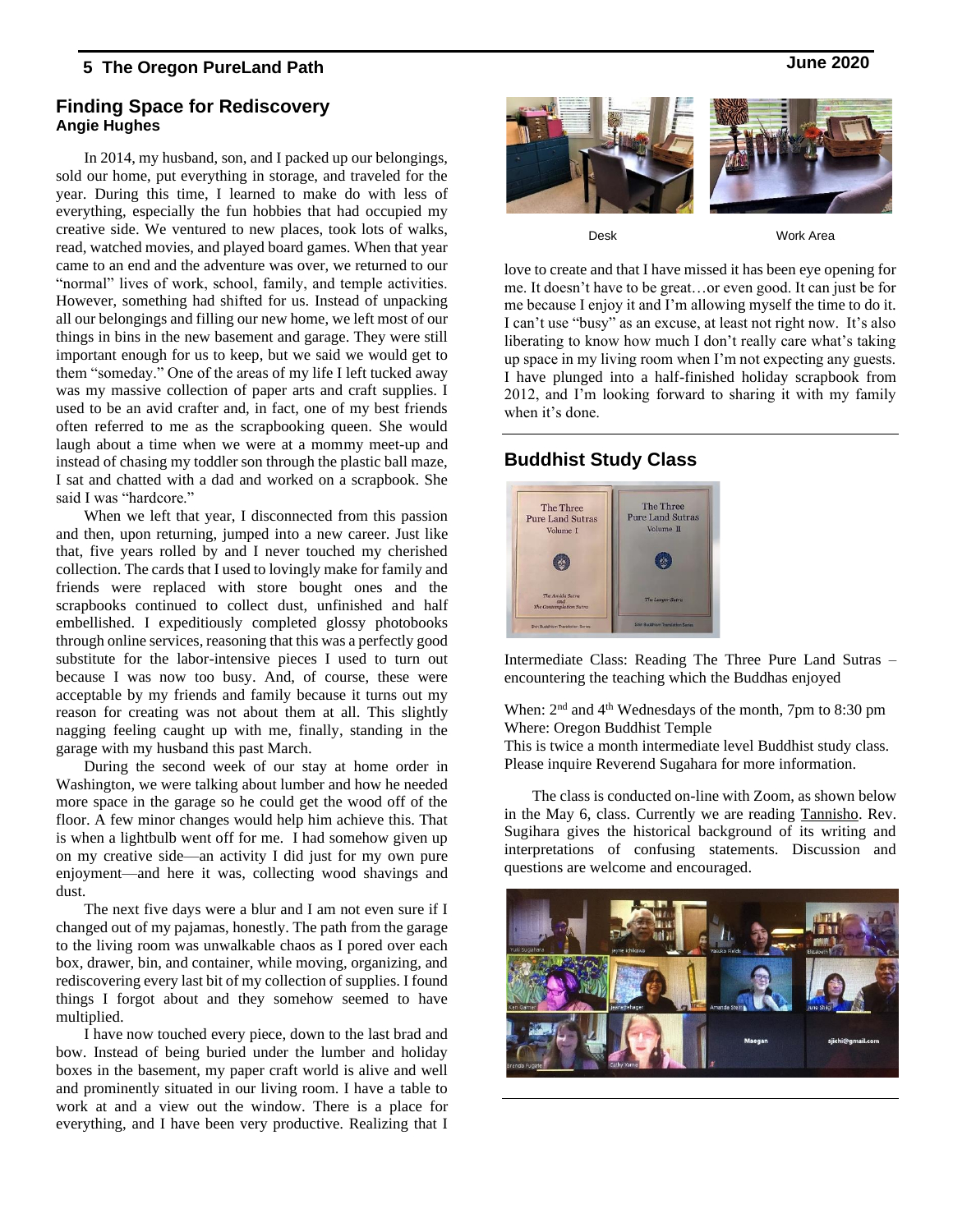## **On the Lake Oswego Foothills Park Trail**



Lake Oswego.

# **Miss Jean Retires and is Awarded the Distinguished Emeritus Title**

After 20 plus years of serving as "Unofficial Final Proofer" of the Oregon Buddhist Temple newsletter, THE PURELAND PATH, Jean Matsumoto officially announced her retirement and is elevated to the much-coveted Emeritus status. Her footsteps will be difficult to follow but with the combined effort of fellow proofreaders' linguistic knowledge, keen eagle eyesight and overall proof-reading skills, the newsletter will continue at the same level of excellence that was evident (usually) under Jean's guidance. Finally, Jean you are always welcome to continue commenting on the content and quality of the Newsletter. Thank you Jean.

#### **Annex Rejuvenation Marilyn Achterman**

We are creating a warm and welcoming space for the sangha in our adjoining 'annex' building. As part of our enhancements, we are seeking a tabletop refrigerator and a dishwasher. If you have one to re-purpose, please email and I will happily incorporate in our new space.

#### **2020 Japanese American Community Scholarships Elaine Yuzuriha**

For the first time in recent memory, what would have been the 73rd Japanese American Community Graduation Banquet was cancelled due to the prohibitions from the Covid-19 pandemic. The scholarship committee met virtually and awarded the Class of 2020 the Japanese American Community Scholarships. Congratulations to the following graduates, we are so proud of you!

- Kayla Asakawa from Beaverton International High School
- won the Gresham-Troutdale JACL Scholarship.
- Emily Jackson from Grant High School won the Valeda Club / Nikkei Fujinkai Scholarship.
- Ayu Kashiwa from Mountainside High School won the Yoshiko Kennedy Scholarship, awarded by Portland JACL.
- Alexis Klum from Tigard High School won the Art and Teri Iwasaki / Roger T. Okamoto Scholarship, awarded by Oregon Nisei Vets.
- Irene Nagasaka from Westview High School won the Mary Naito Scholarship, awarded by Japanese Ancestral Society.
- Andy Okamoto, grandson of OBT member Janice Okamoto, from Cottonwood High School, won the Kiyoko Yumibe Scholarship, awarded by Portland JACL.
- Nicholas Shibata from Sunset High School won the Tsuya & Kumaichi Minamoto Scholarship, awarded by Japanese Ancestral Society.
- Akane Grace Shirota, daughter of OBT member Lisa Anderson, from Liberty High School, won the Shokookai Scholarship.
- Mariko Tanada from Central Catholic High School won the Dr. Matthew Masuoka / State Farm Scholarship, awarded by Portland JACL.
- Irie Tei from Sunset High School won the Hide Naito Scholarship, awarded by Japanese Ancestral Society.
- Alexander Masog from Scappoose High School, Nicholas Shibata from Sunset High School, Mito Smith from Grant High School, and Emiko Wingren, OBT member Janice Okamoto's granddaughter, from Sandy High School each won the Henjyoji Arts Award.

Other graduates with ties to Oregon Buddhist Temple include Devin Kagawa, son of Alice Kagawa, from Madison High School, and Shawn Ichikawa, son of Jeff and Junko Ichikawa, from James Bowie High School, Austin TX. Congratulations to the Class of 2020 and we want to recognize your achievements.

College graduates of the Class of 2020 who were unable to have graduation ceremonies include Alyssa Ono, daughter of Yoshi and Tomoko Ono, from University of Washington, and Joy Yuzuriha, daughter of Todd and Elaine Yuzuriha, from Stanford University.

#### **Haiku of These Times Etsu Osaki**

These are frightening times Corona virus is here Everyone take care

No service Sunday Temple is closed to members Nembutsu at home

Namo Amida I Gassho to Amida Every morn and night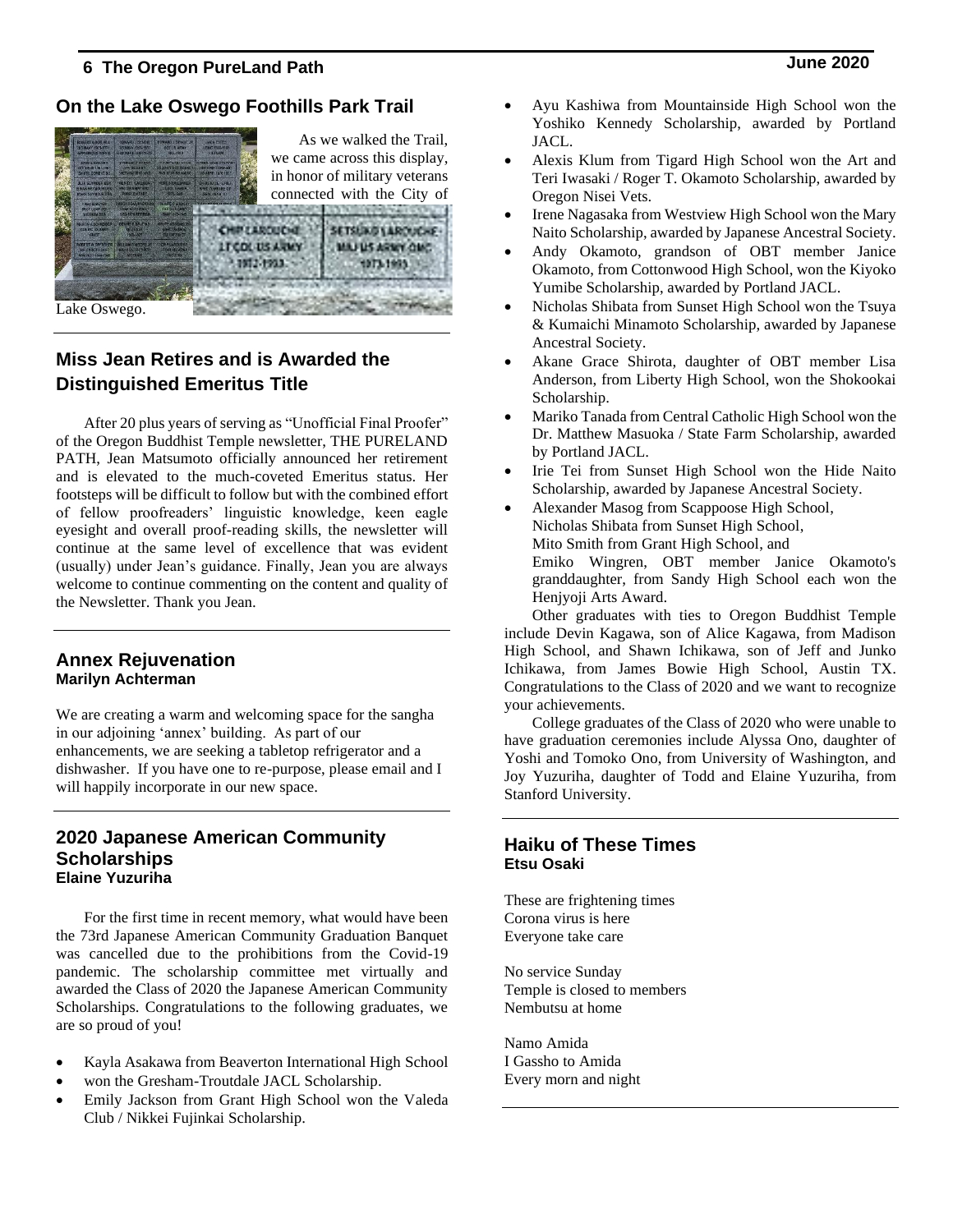**Donations to Oregon Buddhist Temple can be made through PayPal on the Temple website. Click the "support" heading or see below. For those familiar with PayPal, see below. Donations can also be mailed to the Temple.**

## **Donate through PayPal**

Did you know that OBT has a PayPal Account? We gratefully accept the donations through PayPal. This is the perfect way to donate during this difficult time of social distancing.

Thank you for your consideration!

Gassho, Yuki Sugahara Resident Minister Oregon Buddhist Temple



When paper newsletters were mailed, donation envelopes were enclosed for those months that had special services and events. Now that the newsletter is available only electronically this is not possible. This is a reminder to encourage readers to continue the donations, not only for these events but anytime. Thank you.

| February  | Hoonko                                      |
|-----------|---------------------------------------------|
| March     | Spring Ohigan                               |
| April     | Hanamatsuri                                 |
| May       | Gotan-E Shinran Shonin Birthday Celabration |
| July      | Kangi-e "A Gathering of Joy" Obon Service   |
| August    | Obonfest                                    |
| September | Fall Ohigan                                 |
| November  | Eitaikyo - Perpetual Memorial Service       |
| December  | Year End Gift for the Temple                |
|           |                                             |



Watch for new dances and info coming to the website in June! <https://www.oregonbuddhisttemple.com/obon-festival>

No Sunday Bon Odori practice in the month of June or July

**Oregon Buddhist Temple is closed through the month of June**